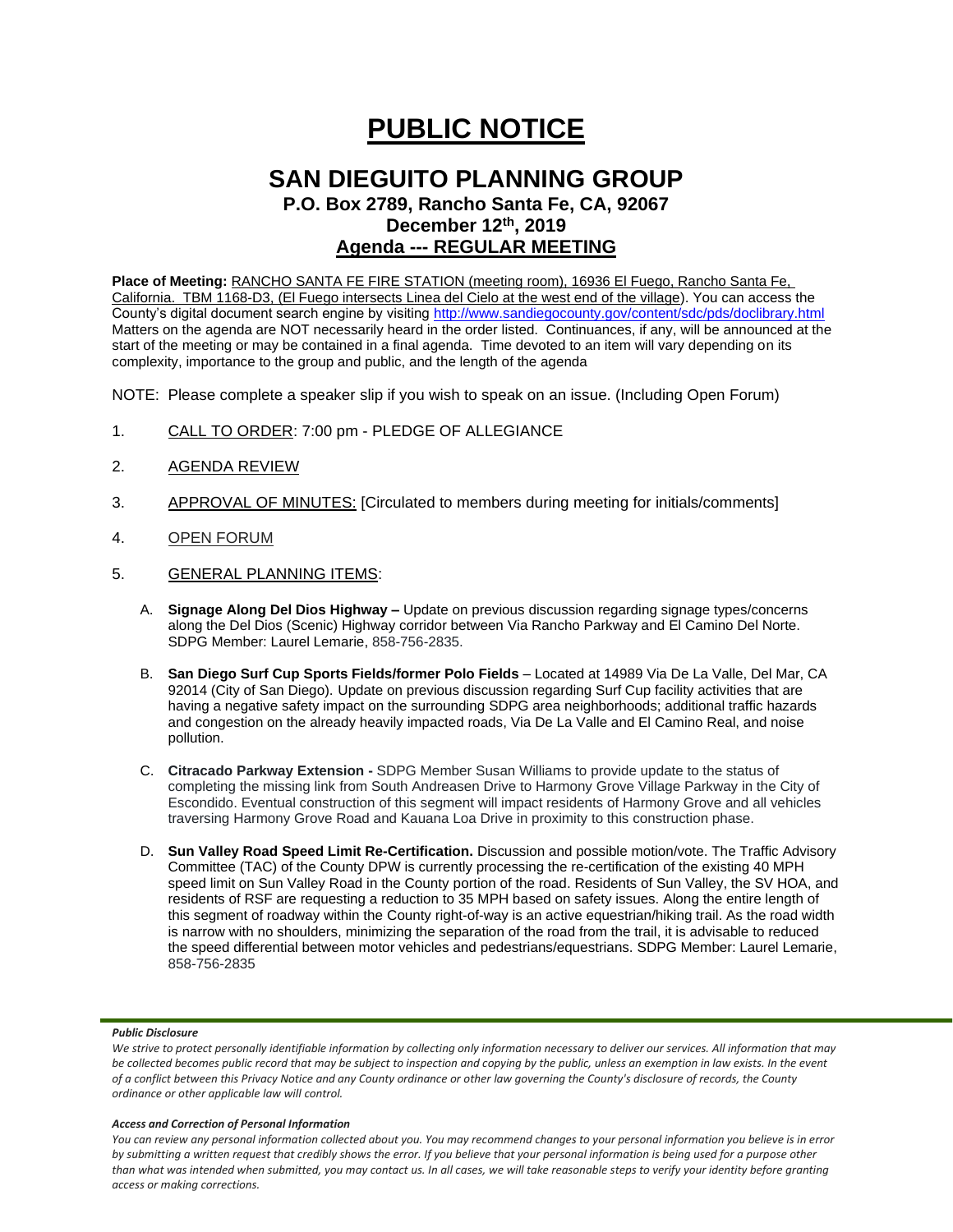# 6. MAJOR PROJECTS AND LAND USE ITEMS:

- A. **PDS2018-VAC-18-003 Vacation - Open Space**. 4.66 acre lot with an existing residence at 20445 Fortuna del Sur, Elfin Forest, CA 92029, APN: 679-090-19, closest cross street: Seaquest Trail. Owner: Todd Frank, 760-822-4360; Applicant's Representative: Rob Russell (Accurate Land Survey), 619-445-0110; County PDS Planner: Nicolas Gustafson, 858-495-5351; SDPG Member: Doug Dill, 760-420-7909. *Continue to January 2020 SDPG Meeting*
- B. **PDS2019-TPM-21275 Tentative Parcel Map (Lot Split)**. Project proposes to divide a 4.7 acre parcel into two parcels. One parcel will contain the exist house. Located at 17474 Via de Fortuna, RSF, CA 92067, closest cross street: Los Morros; APN: 266-091-21-00. Owner: Jodi Bible, 858-481-1295; PDS Planner: David Cook directly, 858-505-6429; SDPG Member: Beth Nelson, 858-353-5773. *Continue to December 2019 SDPG Meeting*
- C. **OneWest Bank Sign 'D' Designator Waiver Request.** Installation of an exterior 2' x 2' Aluminum Wall Plaque at 6009 Paseo Delicias, Suite A, RSF, CA 92067; APN: 266-285-02-00. Applicant's Representative: Tim Seaman (Champion Signs), 619-794-3181; PDS Planner: Dag Bunnemeyer, 858-694-2581; SDPG Member: Tim Parillo, 415-238-6961. *Continue to December 2019 SDPG Meeting*
- **D. PDS219-VAR-19-022 SDG&E Reliability Switch Change-Out Noise Variance** Courtesy notification from PDS concerning SDG&E to perform trenching, cable pulling, retaining wall construction, setting an above ground facility at the intersection of El Montevideo and Paseo Delicias in Rancho Santa Fe Village, near APN: 265-213-20 -00. All work to be done during normal daylight hours with the exception of removal of subsurface switch from manhole, cable pulling and underground connections. SDG&E Contact: Steve Bancroft, 619-517-5564; PDS Planner: Souphalak Sakdarak, 858-495-5214. No action required of SDPG**.** *Continue to December 2019 SDPG Meeting*
- E. **PDS1997- MUP-P97-003.** Applicant representative to brief planning group on an upcoming 4S Ranch project located at 17085 Camino San Bernardo (APN 678-291-06) that is part of an existing 4-building commercial development. Applicant is going to process a change of use from Research and Development use to Medical and Dental use for one of the 4-buildings. No motion/vote at this point. Applicant Representative: Steve Laub, Land Use Solutions, Inc., 619-644-3300.
- F. **PDS2019-AD-19-029 Cheval Small Winery Admin Permit.** Re-classify existing boutique winery to "Small Winery" per County Section 7050 for growing, crushing, fermenting, bottling and storage of wine for on-site sales, promotion and events. Located in Eden Valley at 2919 Hill Valley Drive, Escondido, 92029; APN: 232- 491-02-00. Applicant: Donna Kaufman, 760-690-6617; County Planner, Souphalak Sakdarak, 858-495- 5214; SDPG Member: Susan Williams, 760-212-3280.

# 7. ADMINISTRATIVE MATTERS:

- **A.** Community Reports
- **B.** Consideration and comments on circulation mail
- **C.** Future agenda items and planning
- **D.** Prospective & returning Planning Group members:
- Still no SDPG member to fill Secretary position. Seat #13 continues to be vacant. **E.** Supply orders and reimbursement of expenses.
- 

**NOTE: The San Dieguito Planning Group currently has one vacancy, Seat #13.** If you wish to become a member of the SDPG, please provide the chair with your current resume and plan to attend 2 or 3 meetings in advance of processing your application for membership.

## *Public Disclosure*

We strive to protect personally identifiable information by collecting only information necessary to deliver our services. All information that may *be collected becomes public record that may be subject to inspection and copying by the public, unless an exemption in law exists. In the event of a conflict between this Privacy Notice and any County ordinance or other law governing the County's disclosure of records, the County ordinance or other applicable law will control.*

# *Access and Correction of Personal Information*

*You can review any personal information collected about you. You may recommend changes to your personal information you believe is in error by submitting a written request that credibly shows the error. If you believe that your personal information is being used for a purpose other than what was intended when submitted, you may contact us. In all cases, we will take reasonable steps to verify your identity before granting access or making corrections.*